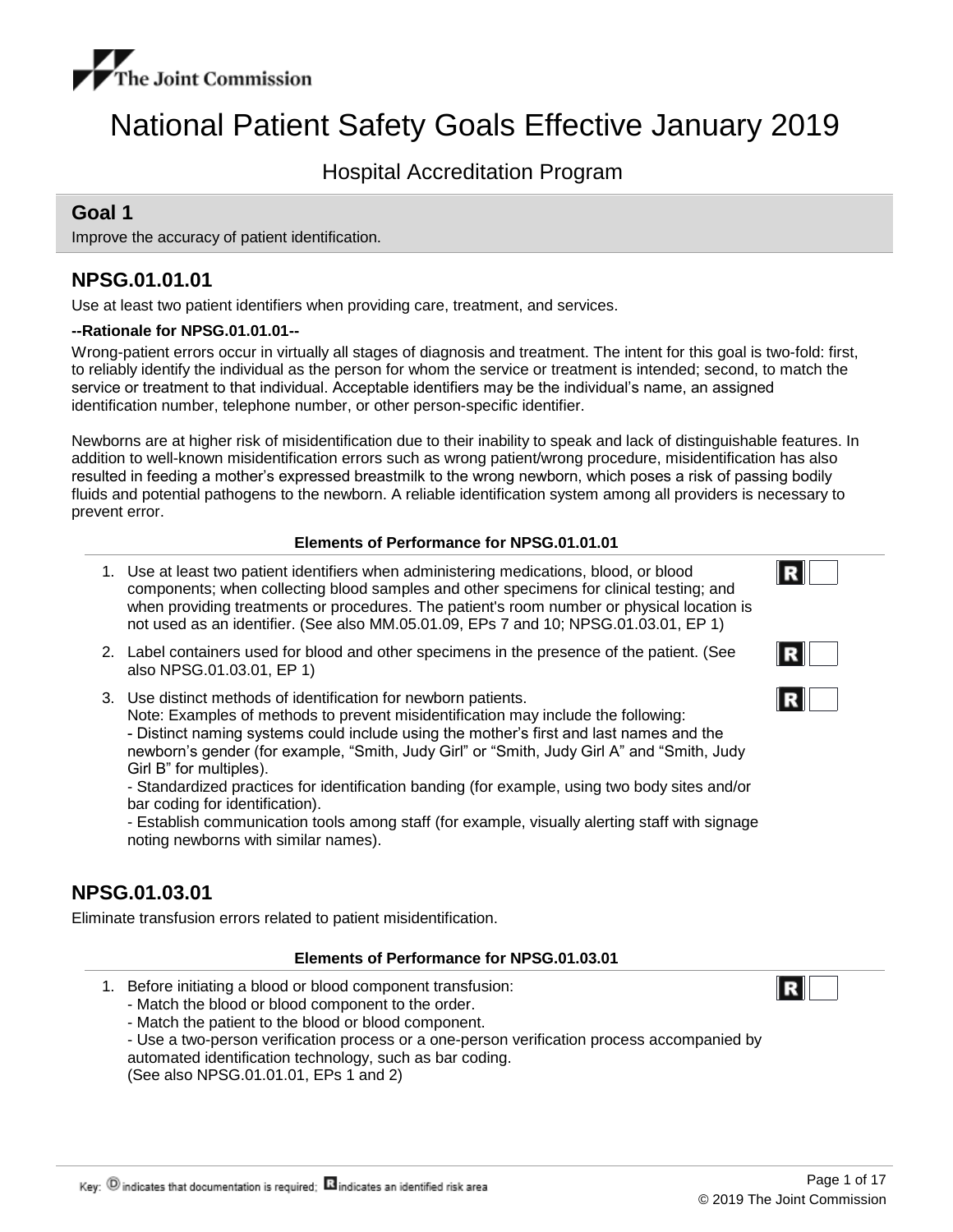- When using a two-person verification process, one individual conducting the identification 2. verification is the qualified transfusionist who will administer the blood or blood component to the patient.
- When using a two-person verification process, the second individual conducting the 3. identification verification is qualified to participate in the process, as determined by the hospital.

Improve the effectiveness of communication among caregivers.

## **NPSG.02.03.01**

Report critical results of tests and diagnostic procedures on a timely basis.

### **--Rationale for NPSG.02.03.01--**

Critical results of tests and diagnostic procedures fall significantly outside the normal range and may indicate a lifethreatening situation. The objective is to provide the responsible licensed caregiver these results within an established time frame so that the patient can be promptly treated.

### **Elements of Performance for NPSG.02.03.01**

- 1. Develop written procedures for managing the critical results of tests and diagnostic procedures that address the following:
	- The definition of critical results of tests and diagnostic procedures

- By whom and to whom critical results of tests and diagnostic procedures are reported

- The acceptable length of time between the availability and reporting of critical results of tests and diagnostic procedures
- 2. Implement the procedures for managing the critical results of tests and diagnostic procedures.
- 3. Evaluate the timeliness of reporting the critical results of tests and diagnostic procedures.





 $R$   $\odot$ 

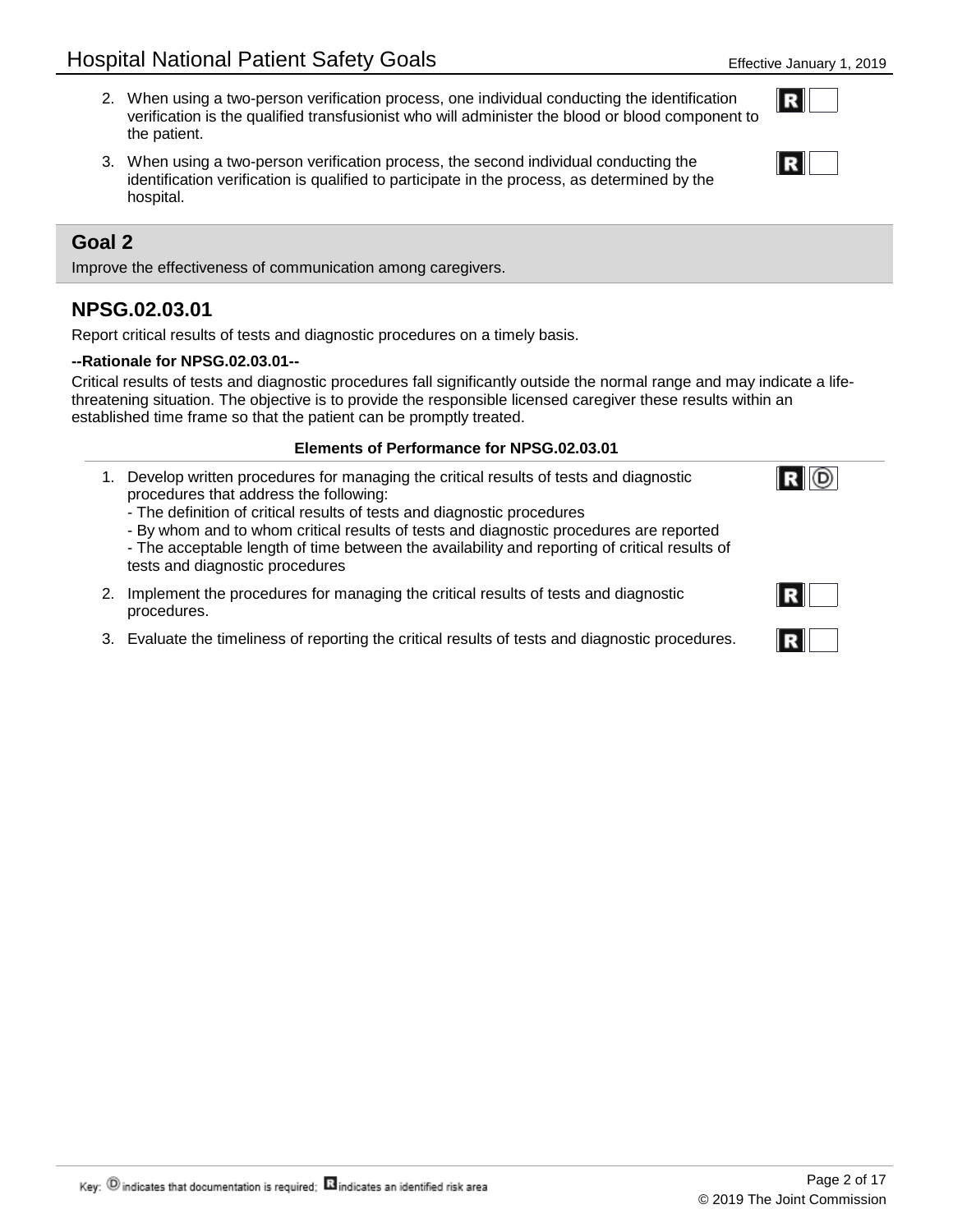Improve the safety of using medications.

## **NPSG.03.04.01**

Label all medications, medication containers, and other solutions on and off the sterile field in perioperative and other procedural settings.

Note: Medication containers include syringes, medicine cups, and basins.

### **--Rationale for NPSG.03.04.01--**

Medications or other solutions in unlabeled containers are unidentifiable. Errors, sometimes tragic, have resulted from medications and other solutions removed from their original containers and placed into unlabeled containers. This unsafe practice neglects basic principles of safe medication management, yet it is routine in many organizations.

The labeling of all medications, medication containers, and other solutions is a risk-reduction activity consistent with safe medication management. This practice addresses a recognized risk point in the administration of medications in perioperative and other procedural settings. Labels for medications and medication containers are also addressed at MM.05.01.09.

#### **Elements of Performance for NPSG.03.04.01**

In perioperative and other procedural settings both on and off the sterile field, label 1. medications and solutions that are not immediately administered. This applies even if there is only one medication being used. Note: An immediately administered medication is one that an authorized staff member

prepares or obtains, takes directly to a patient, and administers to that patient without any break in the process. Refer to NPSG.03.04.01, EP 5, for information on timing of labeling.

- 2. In perioperative and other procedural settings both on and off the sterile field, labeling occurs when any medication or solution is transferred from the original packaging to another container.
- In perioperative and other procedural settings both on and off the sterile field, medication or 3. solution labels include the following:
	- Medication or solution name
	- Strength
	- Amount of medication or solution containing medication (if not apparent from the container)
	- Diluent name and volume (if not apparent from the container)
	- Expiration date when not used within 24 hours
	- Expiration time when expiration occurs in less than 24 hours

Note: The date and time are not necessary for short procedures, as defined by the hospital.

- 4. Verify all medication or solution labels both verbally and visually. Verification is done by two individuals qualified to participate in the procedure whenever the person preparing the medication or solution is not the person who will be administering it.
- 5. Label each medication or solution as soon as it is prepared, unless it is immediately administered.

Note: An immediately administered medication is one that an authorized staff member prepares or obtains, takes directly to a patient, and administers to that patient without any break in the process.

- 6. Immediately discard any medication or solution found unlabeled.
- 7. Remove all labeled containers on the sterile field and discard their contents at the conclusion of the procedure. Note: This does not apply to multiuse vials that are handled according to infection control practices.
- 8. All medications and solutions both on and off the sterile field and their labels are reviewed by entering and exiting staff responsible for the management of medications.



Page 3 of 17

© 2019 The Joint Commission

|--|--|

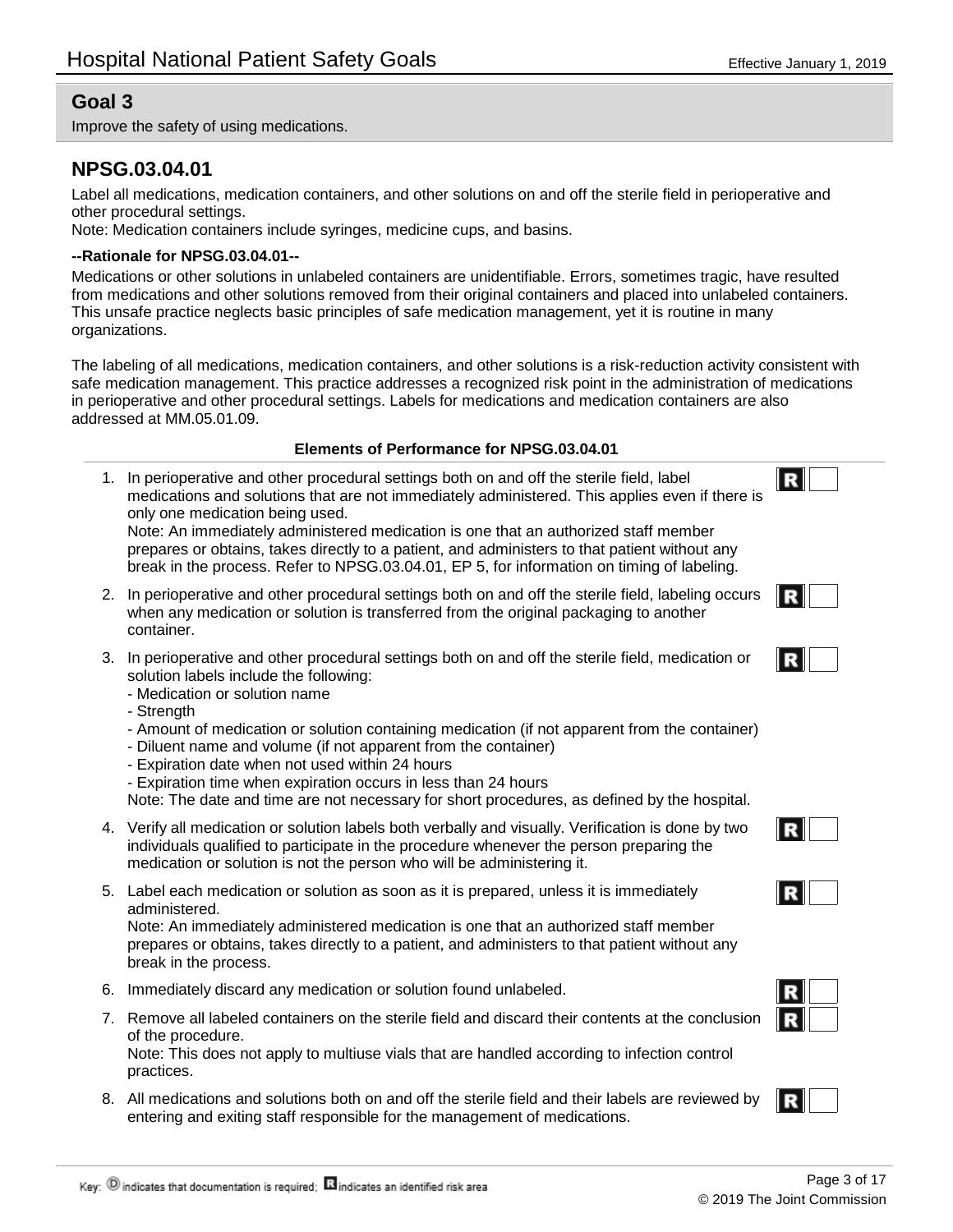## **NPSG.03.05.01**

Reduce the likelihood of patient harm associated with the use of anticoagulant therapy. Note: This requirement applies only to hospitals that provide anticoagulant therapy and/or long-term anticoagulation prophylaxis (for example, atrial fibrillation) where the clinical expectation is that the patient's laboratory values for coagulation will remain outside normal values. This requirement does not apply to routine situations in which shortterm prophylactic anticoagulation is used for venous thrombo-embolism prevention (for example, related to procedures or hospitalization) and the clinical expectation is that the patient's laboratory values for coagulation will remain within, or close to, normal values.

#### **--Rationale for NPSG.03.05.01--**

Anticoagulation therapy can be used as therapeutic treatment for a number of conditions, the most common of which are atrial fibrillation, deep vein thrombosis, pulmonary embolism, and mechanical heart valve implant. However, it is important to note that anticoagulation medications are more likely than others to cause harm due to complex dosing, insufficient monitoring, and inconsistent patient compliance. This National Patient Safety Goal has great potential to positively impact the safety of patients on this class of medications and result in better outcomes.

To achieve better patient outcomes, patient education is a vital component of an anticoagulation therapy program. Effective anticoagulation patient education includes face-to-face interaction with a trained professional who works closely with patients to be sure that they understand the risks involved with anticoagulation therapy, the precautions they need to take, and the need for regular International Normalized Ratio (INR) monitoring. The use of standardized practices for anticoagulation therapy that include patient involvement can reduce the risk of adverse drug events associated with heparin (unfractionated), low molecular weight heparin, and warfarin.

#### **Elements of Performance for NPSG.03.05.01**

1. Use only oral unit-dose products, prefilled syringes, or premixed infusion bags when these types of products are available.

Note: For pediatric patients, prefilled syringe products should be used only if specifically designed for children.

- 2. Use approved protocols for the initiation and maintenance of anticoagulant therapy.
- 3. Before starting a patient on warfarin, assess the patient's baseline coagulation status; for all patients receiving warfarin therapy, use a current International Normalized Ratio (INR) to adjust this therapy. The baseline status and current INR are documented in the medical record.

Note: The patient's baseline coagulation status can be assessed in a number of ways, including through a laboratory test or by identifying risk factors such as age, weight, bleeding tendency, and genetic factors.

- Use authoritative resources to manage potential food and drug interactions for patients 4. receiving warfarin.
- When heparin is administered intravenously and continuously, use programmable pumps in 5. order to provide consistent and accurate dosing.
- 6. A written policy addresses baseline and ongoing laboratory tests that are required for anticoagulants.
- 7. Provide education regarding anticoagulant therapy to prescribers, staff, patients, and families. Patient/family education includes the following:
	- The importance of follow-up monitoring
	- Compliance
	- Drug-food interactions
	- The potential for adverse drug reactions and interactions
- Evaluate anticoagulation safety practices, take action to improve practices, and measure the 8. effectiveness of those actions in a time frame determined by the organization.





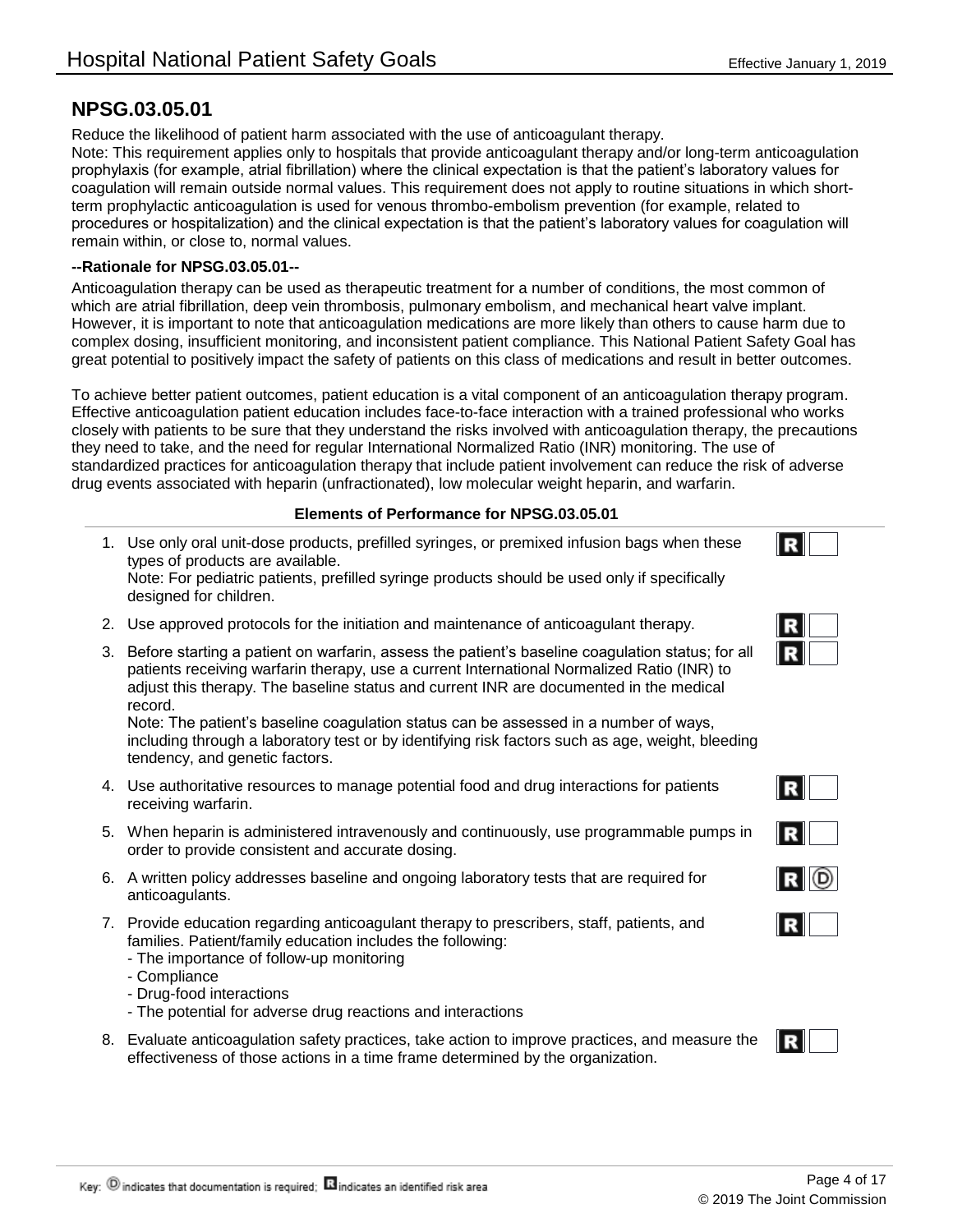## **Introduction to Reconciling Medication Information**

The large number of people receiving health care who take multiple medications and the complexity of managing those medications make medication reconciliation an important safety issue. In medication reconciliation, a clinician compares the medications a patient should be using (and is actually using) to the new medications that are ordered for the patient and resolves any discrepancies.

The Joint Commission recognizes that organizations face challenges with medication reconciliation. The best medication reconciliation requires a complete understanding of what the patient was prescribed and what medications the patient is actually taking. It can be difficult to obtain a complete list from every patient in an encounter, and accuracy is dependent on the patient's ability and willingness to provide this information. A good faith effort to collect this information is recognized as meeting the intent of the requirement. As health care evolves with the adoption of more sophisticated systems (such as centralized databases for prescribing and collecting medication information), the effectiveness of these processes will grow.

This National Patient Safety Goal (NPSG) focuses on the risk points of medication reconciliation. The elements of performance in this NPSG are designed to help organizations reduce negative patient outcomes associated with medication discrepancies. Some aspects of the care process that involve the management of medications are addressed in the standards rather than in this goal. These include coordinating information during transitions in care both within and outside of the organization (PC.02.02.01), patient education on safe medication use (PC.02.03.01), and communications with other providers (PC.04.02.01).

In settings where medications are not routinely prescribed or administered, this NPSG provides organizations with the flexibility to decide what medication information they need to collect based on the services they provide to patients. It is often important for clinicians to know what medications the patient is taking when planning care, treatment, and services, even in situations where medications are not used. A new requirement in this NPSG addresses the patient's role in medication safety: it requires organizations to inform the patient about the importance of maintaining updated medication information.

## **NPSG.03.06.01**

Maintain and communicate accurate patient medication information.

#### **--Rationale for NPSG.03.06.01--**

There is evidence that medication discrepancies can affect patient outcomes. Medication reconciliation is intended to identify and resolve discrepancies—it is a process of comparing the medications a patient is taking (and should be taking) with newly ordered medications. The comparison addresses duplications, omissions, and interactions, and the need to continue current medications. The types of information that clinicians use to reconcile medications include (among others) medication name, dose, frequency, route, and purpose. Organizations should identify the information that needs to be collected to reconcile current and newly ordered medications and to safely prescribe medications in the future.

#### **Elements of Performance for NPSG.03.06.01**

- Obtain information on the medications the patient is currently taking when he or she is 1. admitted to the hospital or is seen in an outpatient setting. This information is documented in a list or other format that is useful to those who manage medications. Note 1: Current medications include those taken at scheduled times and those taken on an as-needed basis. See the Glossary for a definition of medications. Note 2: It is often difficult to obtain complete information on current medications from a patient. A good faith effort to obtain this information from the patient and/or other sources will be considered as meeting the intent of the EP.
- 2. Define the types of medication information to be collected in non-24-hour settings and R different patient circumstances. Note 1: Examples of non-24-hour settings include the emergency department, primary care, outpatient radiology, ambulatory surgery, and diagnostic settings. Note 2: Examples of medication information that may be collected include name, dose, route, frequency, and purpose.

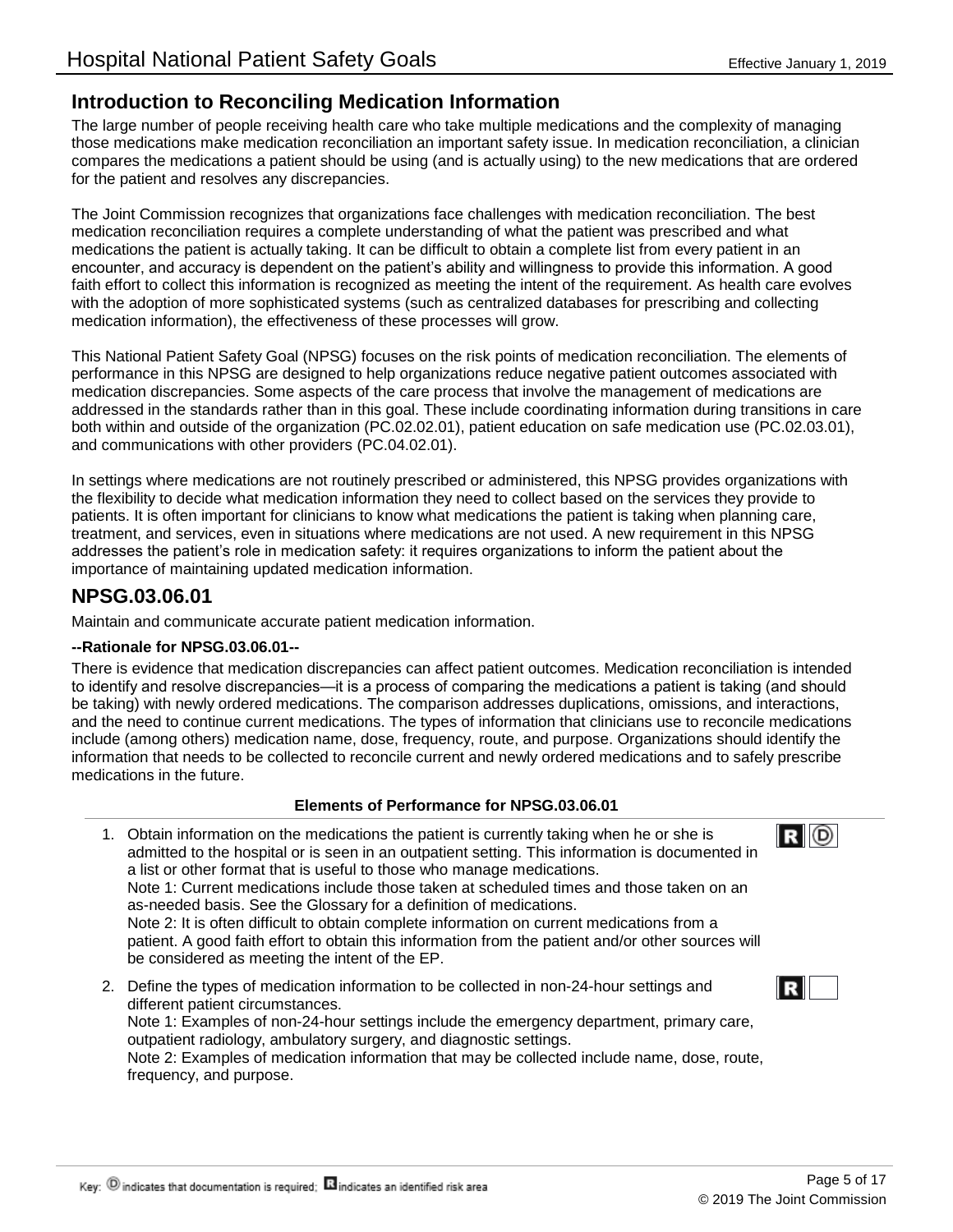- Compare the medication information the patient brought to the hospital with the medications 3. ordered for the patient by the hospital in order to identify and resolve discrepancies. Note: Discrepancies include omissions, duplications, contraindications, unclear information, and changes. A qualified individual, identified by the hospital, does the comparison. (See also HR.01.06.01, EP 1)
- 4. Provide the patient (or family as needed) with written information on the medications the patient should be taking when he or she is discharged from the hospital or at the end of an outpatient encounter (for example, name, dose, route, frequency, purpose). Note: When the only additional medications prescribed are for a short duration, the medication information the hospital provides may include only those medications. For more information about communications to other providers of care when the patient is discharged or transferred, refer to Standard PC.04.02.01.
- Explain the importance of managing medication information to the patient when he or she is 5. discharged from the hospital or at the end of an outpatient encounter. Note: Examples include instructing the patient to give a list to his or her primary care physician; to update the information when medications are discontinued, doses are changed, or new medications (including over-the-counter products) are added; and to carry medication information at all times in the event of emergency situations. (For information on patient education on medications, refer to Standards MM.06.01.03, PC.02.03.01, and PC.04.01.05.)



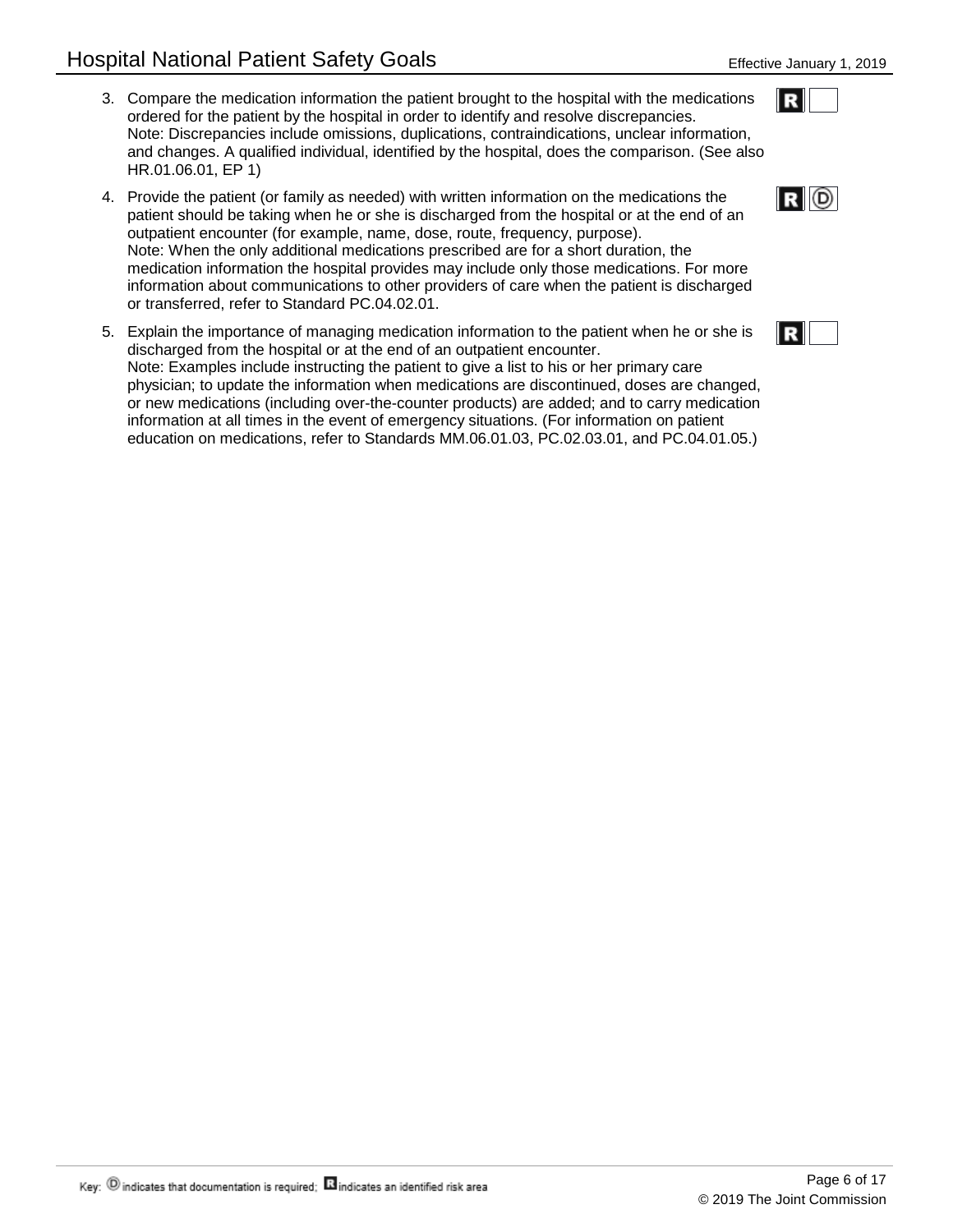Reduce the harm associated with clinical alarm systems.

## **NPSG.06.01.01**

Improve the safety of clinical alarm systems.

#### **--Rationale for NPSG.06.01.01--**

Clinical alarm systems are intended to alert caregivers of potential patient problems, but if they are not properly managed, they can compromise patient safety. This is a multifaceted problem. In some situations, individual alarm signals are difficult to detect. At the same time, many patient care areas have numerous alarm signals and the resulting noise and displayed information tends to desensitize staff and cause them to miss or ignore alarm signals or even disable them. Other issues associated with effective clinical alarm system management include too many devices with alarms, default settings that are not at an actionable level, and alarm limits that are too narrow. These issues vary greatly among hospitals and even within different units in a single hospital.

There is general agreement that this is an important safety issue. Universal solutions have yet to be identified, but it is important for a hospital to understand its own situation and to develop a systematic, coordinated approach to clinical alarm system management. Standardization contributes to safe alarm system management, but it is recognized that solutions may have to be customized for specific clinical units, groups of patients, or individual patients. This NPSG focuses on managing clinical alarm systems that have the most direct relationship to patient safety. As alarm system management solutions are identified, this NPSG will be updated to reflect best practices. \*

Footnote \*: Additional information on alarm safety can be found on the AAMI website http://www.aami.org/htsi/alarms/. Also, the ECRI Institute has identified alarm hazards as one of the top technology hazards for 2013; more information on this hazard list can be found at http://www.ecri.org/Forms/Pages/Alarm\_Safety\_Resource.aspx.

#### **Elements of Performance for NPSG.06.01.01**

- 1. Leaders establish alarm system safety as a hospital priority.
- 2. Identify the most important alarm signals to manage based on the following:
	- Input from the medical staff and clinical departments
	- Risk to patients if the alarm signal is not attended to or if it malfunctions
	- Whether specific alarm signals are needed or unnecessarily contribute to alarm noise and alarm fatigue
	- Potential for patient harm based on internal incident history
	- Published best practices and guidelines

(For more information on managing medical equipment risks, refer to Standard EC.02.04.01.)

- Establish policies and procedures for managing the alarms identified in EP 2 above that, at a 3. minimum, address the following:
	- Clinically appropriate settings for alarm signals
	- When alarm signals can be disabled
	- When alarm parameters can be changed
	- Who in the organization has the authority to set alarm parameters
	- Who in the organization has the authority to change alarm parameters
	- Who in the organization has the authority to set alarm parameters to "off"
	- Monitoring and responding to alarm signals

- Checking individual alarm signals for accurate settings, proper operation, and detectability (For more information, refer to Standard EC.02.04.03)

Educate staff and licensed independent practitioners about the purpose and proper operation 4. of alarm systems for which they are responsible.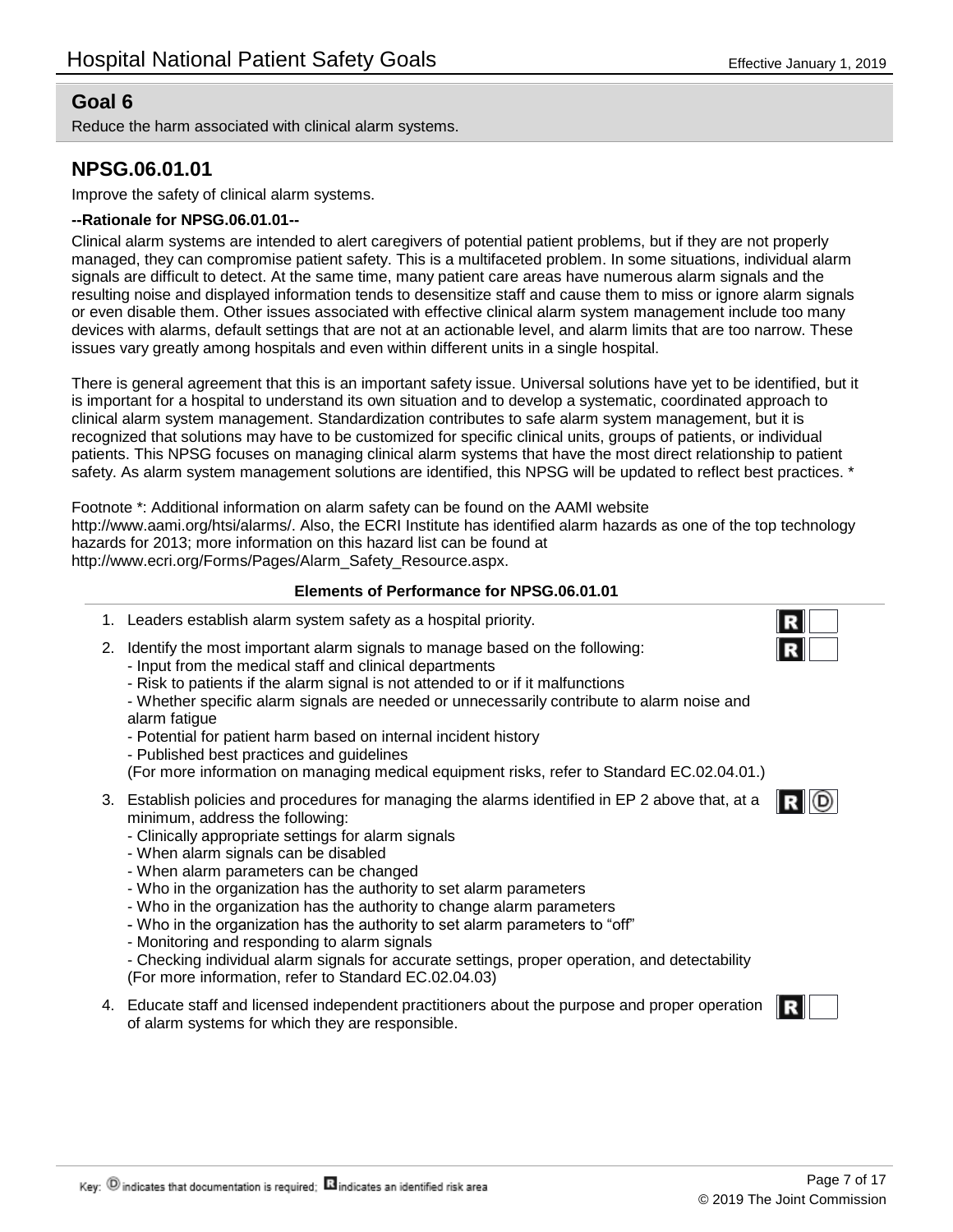Reduce the risk of health care–associated infections.

## **NPSG.07.01.01**

Comply with either the current Centers for Disease Control and Prevention (CDC) hand hygiene guidelines or the current World Health Organization (WHO) hand hygiene guidelines.

### **--Rationale for NPSG.07.01.01--**

According to the Centers for Disease Control and Prevention, each year, millions of people acquire an infection while receiving care, treatment, and services in a health care organization. Consequently, health care–associated infections (HAIs) are a patient safety issue affecting all types of health care organizations. One of the most important ways to address HAIs is by improving the hand hygiene of health care staff. Compliance with the World Health Organization (WHO) or Centers for Disease Control and Prevention (CDC) hand hygiene guidelines will reduce the transmission of infectious agents by staff to patients, thereby decreasing the incidence of HAIs. To ensure compliance with this National Patient Safety Goal, an organization should assess its compliance with the CDC and/or WHO guidelines through a comprehensive program that provides a hand hygiene policy, fosters a culture of hand hygiene, and monitors compliance and provides feedback.

#### **Elements of Performance for NPSG.07.01.01**

- 1. Implement a program that follows categories IA, IB, and IC of either the current Centers for Disease Control and Prevention (CDC) or the current World Health Organization (WHO) hand hygiene guidelines. (See also IC.01.04.01, EP 1)
- 2. Set goals for improving compliance with hand hygiene guidelines. (See also IC.03.01.01, EP 1)
- 3. Improve compliance with hand hygiene guidelines based on established goals.

R

## **NPSG.07.03.01**

Implement evidence-based practices to prevent health care–associated infections due to multidrug-resistant organisms in acute care hospitals.

Note: This requirement applies to, but is not limited to, epidemiologically important organisms such as methicillinresistant Staphylococcus aureus (MRSA), Clostridium difficile (CDI), vancomycin-resistant enterococci (VRE), carbapenem-resistant enterobacteriaceae (CRE), and other multidrug-resistant gram-negative bacteria.

#### **--Rationale for NPSG.07.03.01--**

Patients continue to acquire health care–associated infections at an alarming rate. Risks and patient populations, however, differ between hospitals. Therefore, prevention and control strategies must be tailored to the specific needs of each hospital based on its risk assessment. The elements of performance for this requirement are designed to help reduce or prevent health care–associated infections from epidemiologically important multidrugresistant organisms (MDROs).

Note: Hand hygiene, contact precautions, as well as cleaning and disinfecting patient care equipment and the patient's environment are essential strategies for preventing the spread of health care–associated infections. Hand hygiene is addressed in NPSG.07.01.01. Contact precautions for patients with epidemiologically significant multidrug-resistant organisms (MDROs) are covered in IC.02.01.01, EP 3. Cleaning and disinfecting patient care equipment are addressed in IC.02.02.01.

#### **Elements of Performance for NPSG.07.03.01**

Conduct periodic risk assessments (in time frames defined by the hospital) for multidrug-1. resistant organism acquisition and transmission. (See also IC.01.03.01, EPs 1–3)



Educate staff and licensed independent practitioners about multidrug-resistant organisms 2. and prevention strategies. Education occurs upon hire or granting of initial privileges and periodically thereafter as determined by the organization.

Note: The education provided recognizes the diverse roles of staff and licensed independent practitioners and is consistent with their roles within the organization.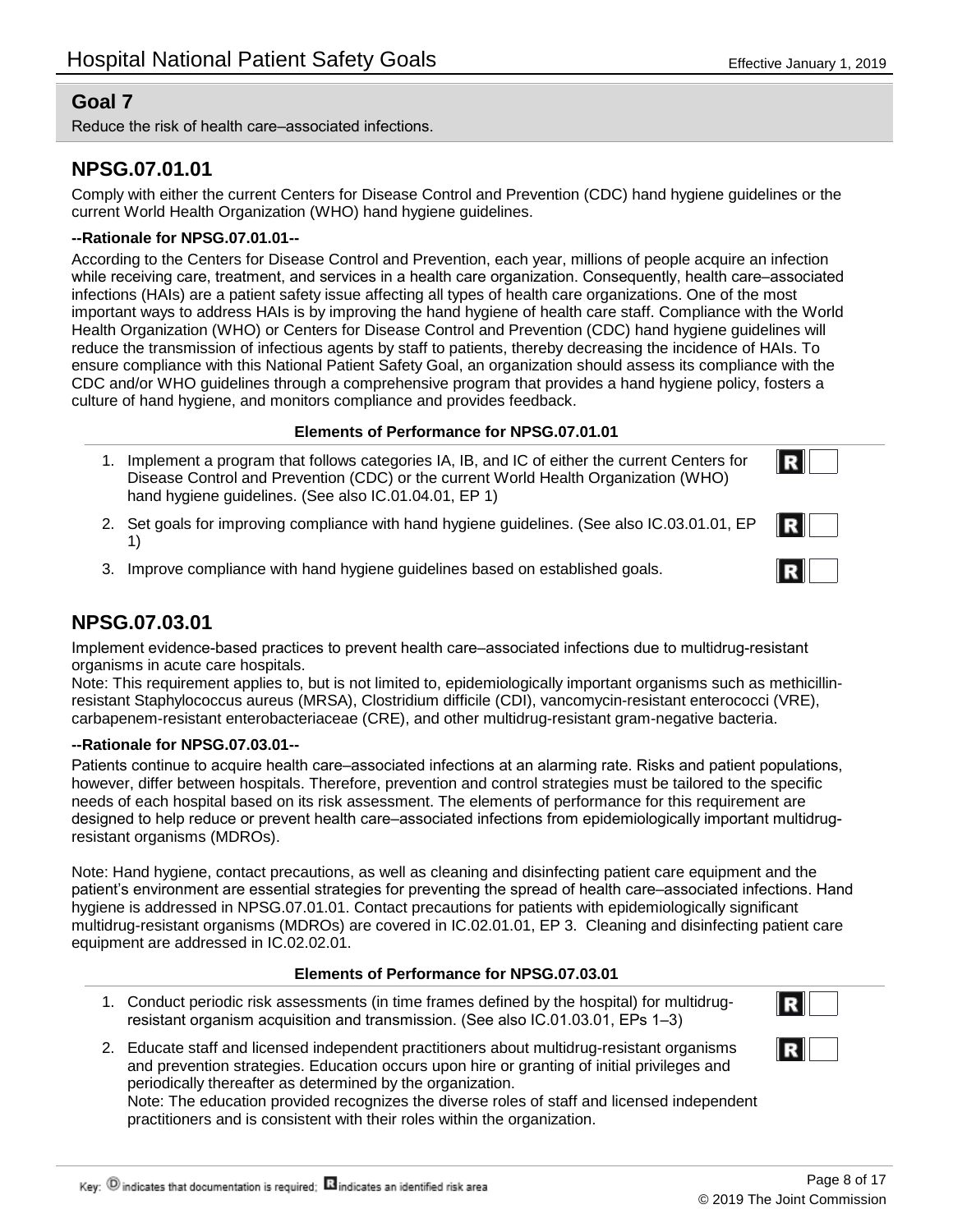- Educate patients, and their families as needed, who are infected or colonized with a 3. multidrug-resistant organism about health care–associated infection prevention strategies.
- 4. Implement a surveillance program for multidrug-resistant organisms based on the risk assessment.

Note: Surveillance may be targeted rather than hospitalwide.

- Measure and monitor multidrug-resistant organism prevention processes and outcomes, 5. including the following:
	- Multidrug-resistant organism infection rates using evidence-based metrics
	- Compliance with evidence-based guidelines or best practices

- Evaluation of the education program provided to staff and licensed independent practitioners (See also MM.09.01.01, EP 5)

Note: Surveillance may be targeted rather than hospitalwide.

- 6. Provide multidrug-resistant organism process and outcome data to key stakeholders, including leaders, licensed independent practitioners, nursing staff, and other clinicians.
- 7. Implement policies and practices aimed at reducing the risk of transmitting multidrugresistant organisms. These policies and practices meet regulatory requirements and are aligned with evidence-based standards (for example, the Centers for Disease Control and Prevention (CDC) and/or professional organization guidelines).
- When indicated by the risk assessment, implement a laboratory-based alert system that 8. identifies new patients with multidrug-resistant organisms. Note: The alert system may use telephones, faxes, pagers, automated and secure electronic alerts, or a combination of these methods.
- When indicated by the risk assessment, implement an alert system that identifies readmitted 9. or transferred patients who are known to be positive for multidrug-resistant organisms. Note 1: The alert system information may exist in a separate electronic database or may be integrated into the admission system. The alert system may be either manual or electronic or a combination of both.

Note 2: Each hospital may define its own parameters in terms of time and clinical manifestation to determine which readmitted patients require isolation.

## **NPSG.07.04.01**

Implement evidence-based practices to prevent central line–associated bloodstream infections. Note: This requirement covers short- and long-term central venous catheters and peripherally inserted central catheter (PICC) lines.

#### **Elements of Performance for NPSG.07.04.01**

- Educate staff and licensed independent practitioners who are involved in managing central 1. lines about central line–associated bloodstream infections and the importance of prevention. Education occurs upon hire or granting of initial privileges and periodically thereafter as determined by the organization.
- 2. Prior to insertion of a central venous catheter, educate patients and, as needed, their families about central line–associated bloodstream infection prevention.
- 3. Implement policies and practices aimed at reducing the risk of central line–associated bloodstream infections. These policies and practices meet regulatory requirements and are aligned with evidence-based standards (for example, the Centers for Disease Control and Prevention (CDC) and/or professional organization guidelines).
- Conduct periodic risk assessments for central line–associated bloodstream infections, 4. monitor compliance with evidence-based practices, and evaluate the effectiveness of prevention efforts. The risk assessments are conducted in time frames defined by the hospital, and this infection surveillance activity is hospitalwide, not targeted.





RI



© 2019 The Joint Commission

Page 9 of 17

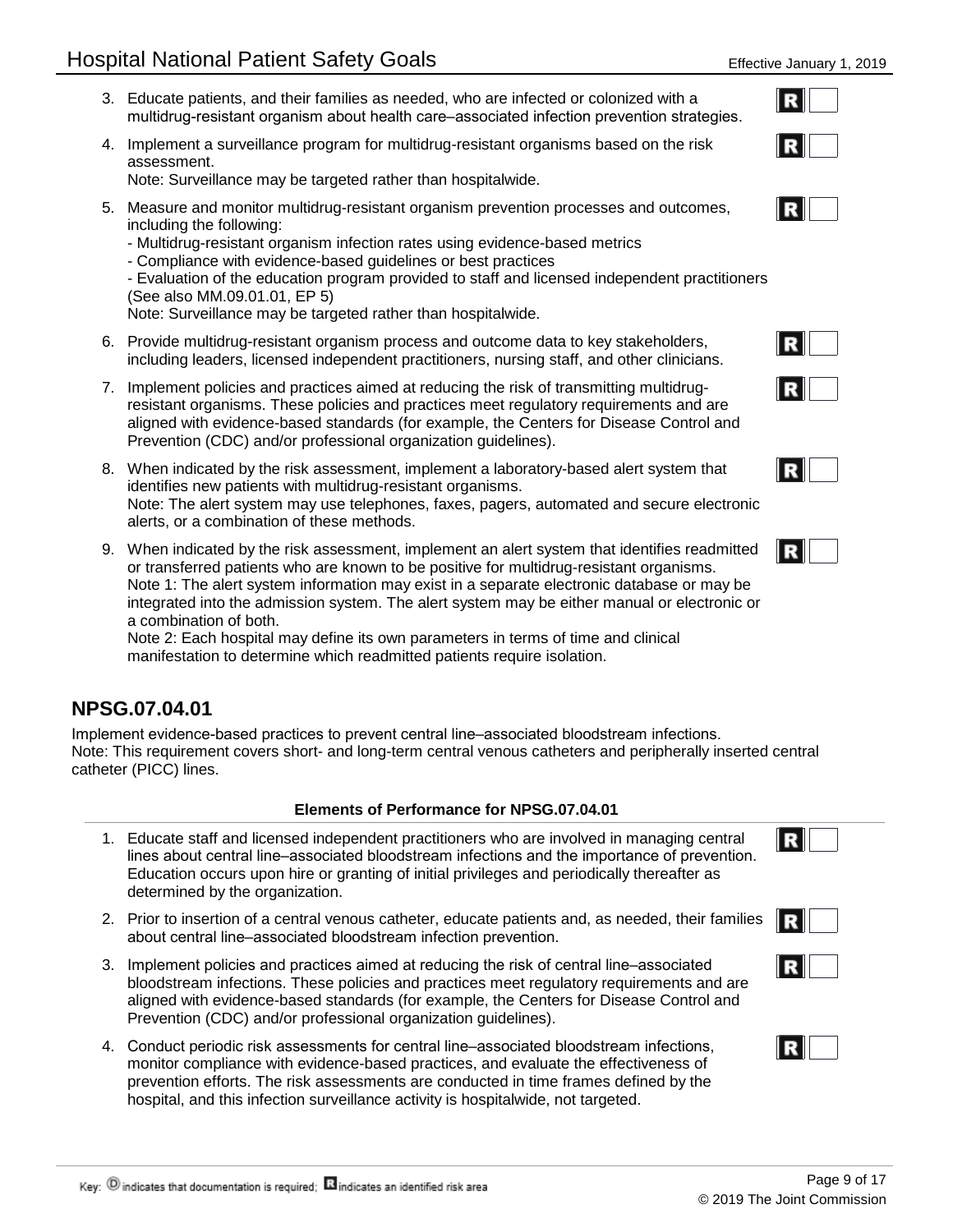- 5. Provide central line–associated bloodstream infection rate data and prevention outcome measures to key stakeholders, including leaders, licensed independent practitioners, nursing staff, and other clinicians.
- 6. Use a catheter checklist and a standardized protocol for central venous catheter insertion.
- 7. Use a standardized supply cart or kit that contains all necessary components for the insertion of central venous catheters.
- 8. Perform hand hygiene prior to catheter insertion or manipulation.
- 9. Use maximum sterile barrier precautions during central venous catheter insertion.
- For adult patients, do not insert catheters into the femoral vein unless other sites are 10. unavailable.
- 11. Use an alcoholic chlorhexidine antiseptic for skin preparation during central venous catheter insertion unless contraindicated.
- 12. Use a standardized protocol to disinfect catheter hubs and injection ports before accessing the ports.
- 13. Evaluate all central venous catheters routinely and remove nonessential catheters.

## **NPSG.07.05.01**

Implement evidence-based practices for preventing surgical site infections.

#### **Elements of Performance for NPSG.07.05.01**

- Educate staff and licensed independent practitioners involved in surgical procedures about 1. surgical site infections and the importance of prevention. Education occurs upon hire, annually thereafter, and when involvement in surgical procedures is added to an individual's job responsibilities.
- 2. Educate patients, and their families as needed, who are undergoing a surgical procedure about surgical site infection prevention.
- 3. Implement policies and practices aimed at reducing the risk of surgical site infections. These policies and practices meet regulatory requirements and are aligned with evidence-based guidelines (for example, the Centers for Disease Control and Prevention (CDC) and/or professional organization guidelines).
- 4. As part of the effort to reduce surgical site infections:

- Conduct periodic risk assessments for surgical site infections in a time frame determined by the hospital.

- Select surgical site infection measures using best practices or evidence-based guidelines.
- Monitor compliance with best practices or evidence-based guidelines.
- Evaluate the effectiveness of prevention efforts.

Note: Surveillance may be targeted to certain procedures based on the hospital's risk assessment.

Measure surgical site infection rates for the first 30 or 90 days following surgical procedures 5. based on National Healthcare Safety Network (NHSN) procedural codes. The hospital's measurement strategies follow evidence-based guidelines.

Note 1: Surveillance may be targeted to certain procedures based on the hospital's risk assessment.

Note 2: The NHSN is the Centers for Disease Control and Prevention's health care–associated infection tracking system. NHSN provides facilities, states, regions, and the nation with data needed to identify problem areas, measure progress of prevention efforts, and ultimately eliminate health care–associated infections. For more information on NHSN procedural codes, see http://www.cdc.gov/nhsn/CPTcodes/ssi-cpt.html.









RI (D)







R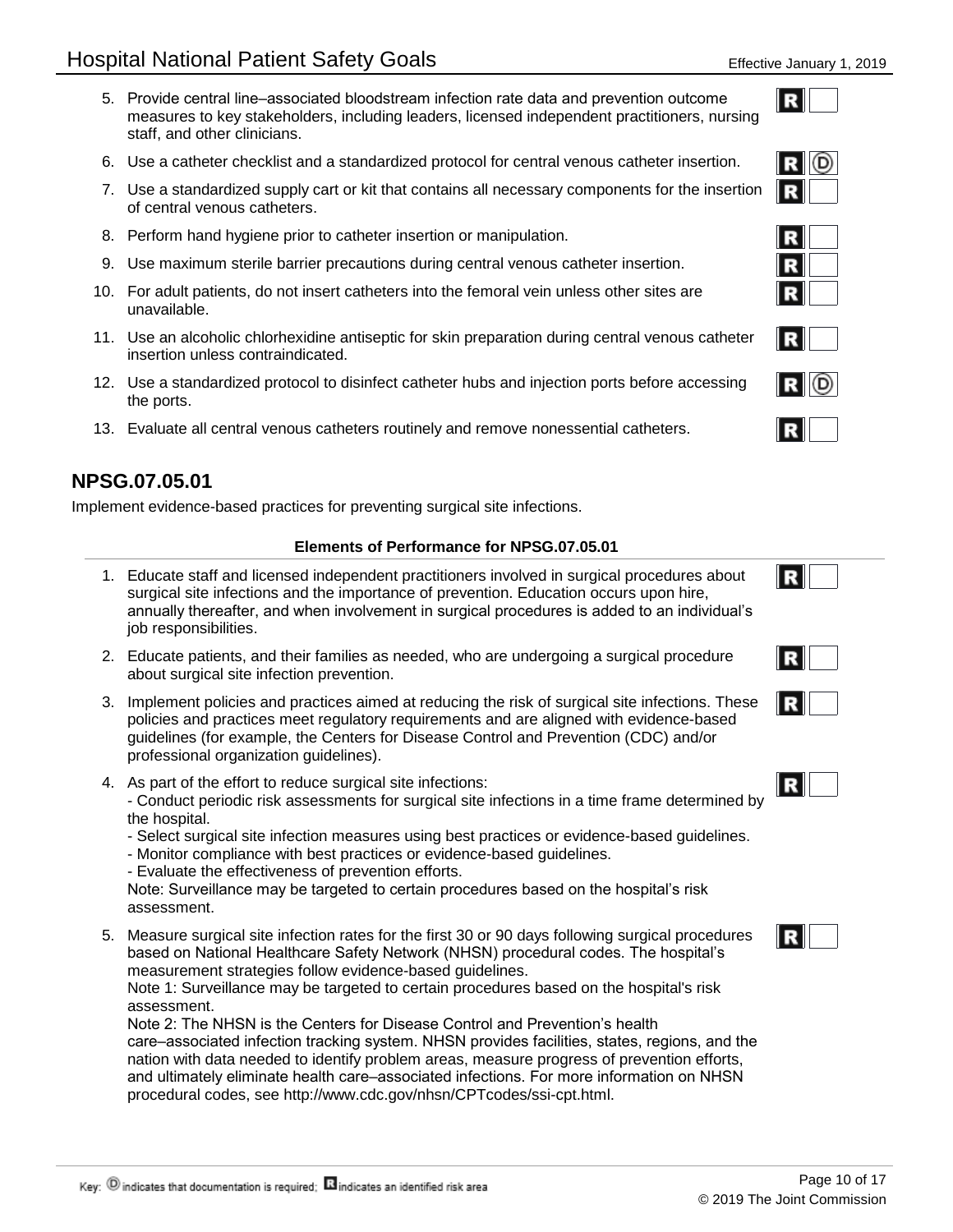- 6. Provide process and outcome (for example, surgical site infection rate) measure results to key stakeholders.
- 7. Administer antimicrobial agents for prophylaxis for a particular procedure or disease according to methods cited in scientific literature or endorsed by professional organizations. \* Footnote \*: A limited number of National Patient Safety Goals contain requirements for practices that reflect current science and medical knowledge. In these cases, the element of performance refers to a practice that is cited in scientific literature or endorsed by professional organizations. This means that the practice used by the hospital must be validated by an authoritative source. The authoritative source may be a study published in a peer-reviewed journal that clearly demonstrates the efficacy of that practice or endorsement of the practice by a professional organization(s) and/or a government agency(ies). It is not acceptable to follow a practice that is not supported by evidence or widespread consensus. During the on-site survey, surveyors will explore the source of the practices the hospital follows.
- When hair removal is necessary, use a method that is cited in scientific literature or endorsed 8. by professional organizations.

Footnote \*: A limited number of National Patient Safety Goals contain requirements for practices that reflect current science and medical knowledge. In these cases, the element of performance refers to a practice that is cited in scientific literature or endorsed by professional organizations. This means that the practice used by the hospital must be validated by an authoritative source. The authoritative source may be a study published in a peer-reviewed journal that clearly demonstrates the efficacy of that practice or endorsement of the practice by a professional organization(s) and/or a government agency(ies). It is not acceptable to follow a practice that is not supported by evidence or widespread consensus. During the on-site survey, surveyors will explore the source of the practices the hospital follows.

## **NPSG.07.06.01**

Implement evidence-based practices to prevent indwelling catheter-associated urinary tract infections (CAUTI). Note: Evidence-based guidelines for CAUTI are located at:

- Compendium of Strategies to Prevent Healthcare-Associated Infections in Acute Care Hospitals, 2014 at http://journals.cambridge.org/action/displayAbstract?fromPage=online&aid=10312260&fulltextType=RA&fileId=S089 9823X00193845

- APIC Implementation Guide: Guide to Preventing Catheter-Associated Urinary Tract Infections, 2014 at http://apic.org/Resource\_/EliminationGuideForm/0ff6ae59-0a3a-4640-97b5-eee38b8bed5b/File/CAUTI\_06.pdf - Guideline for Prevention of Catheter-associated Urinary Tract Infections, 2009 at https://www.cdc.gov/infectioncontrol/pdf/guidelines/cauti-guidelines.pdf

## **Elements of Performance for NPSG.07.06.01**

- Educate staff and licensed independent practitioners involved in the use of indwelling urinary 1. catheters about CAUTI and the importance of infection prevention. Education occurs upon hire or granting of initial privileges and when involvement in indwelling catheter care is added to an individual's job responsibilities. Ongoing education and competence assessment occur at intervals established by the organization.
- Educate patients who will have an indwelling catheter, and their families as needed, on 2. CAUTI prevention and the symptoms of a urinary tract infection. Note: See FAQs about "Catheter-associated Urinary Tract Infection" at http://www.sheaonline.org/images/patients/NNL\_CA-UTI.pdf



R

Ð

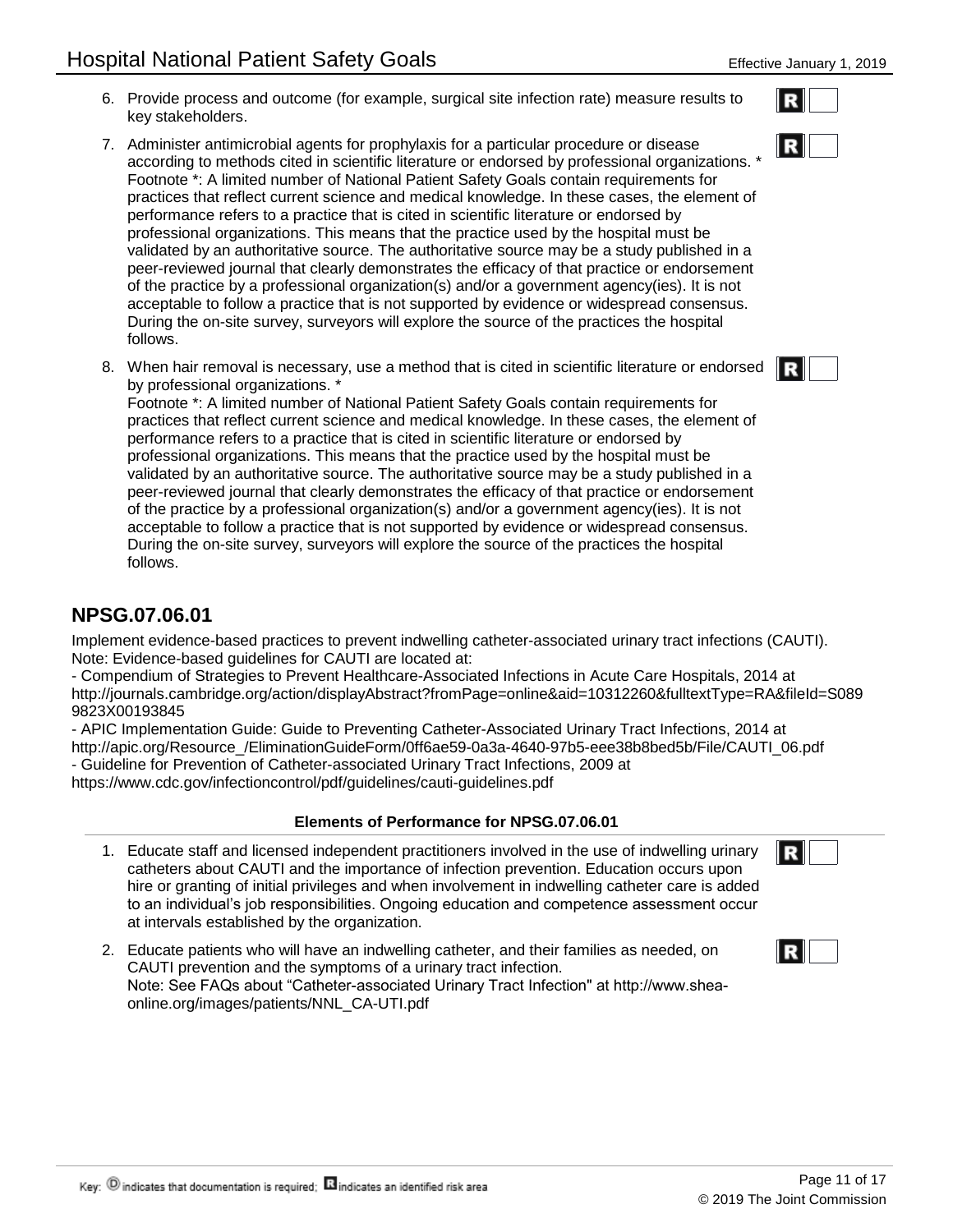- Develop written criteria, using established evidence-based guidelines, for placement of an 3. indwelling urinary catheter. Written criteria are revised as scientific evidence changes. Note: Examples of criteria for placement of an indwelling urinary catheter include the following:
	- Critically ill patients who need accurate urinary output measurements
	- Patients with acute urinary retention or bladder outlet obstruction
	- Patients who require prolonged immobilization (for example, a potentially unstable thoracic or lumbar spine or multiple traumatic injuries such as pelvic fractures)
	- Incontinent patients with an open sacral wound or perineal wounds
	- Perioperative use for selected surgical procedures, such as patients undergoing urologic surgery or other surgery on contiguous structures of the genitourinary tract; patients who will
	- have a prolonged duration of surgery (catheters inserted for this

reason should be removed in a post-anesthesia care unit); patients anticipated to receive large-volume infusions or diuretics during surgery; patients needing intraoperative monitoring of urinary output

- End-of-life care
- Neurogenic bladder
- Follow written procedures based on established evidence-based guidelines for inserting and 4. maintaining an indwelling urinary catheter. The procedures address the following:
	- Limiting use and duration
	- Performing hand hygiene prior to catheter insertion or maintenance care
	- Using aseptic techniques for site preparation, equipment, and supplies
	- Securing catheters for unobstructed urine flow and drainage
	- Maintaining the sterility of the urine collection system
	- Replacing the urine collection system when required
	- Collecting urine samples

Note: There are medical conditions that require a prolonged use of an indwelling urinary catheter in order to avoid adverse events and promote patient safety. Examples can include, but are not limited to, patients with a spinal cord injury, multiple sclerosis, Parkinson's disease, and spina bifida.

- Measure and monitor catheter-associated urinary tract infection prevention processes and 5. outcomes in high-volume areas by doing the following:
	- Selecting measures using evidence-based guidelines or best practices

- Having a consistent method for medical record documentation of indwelling urinary catheter

- use, insertion, and maintenance
- Monitoring compliance with evidence-based guidelines or best practices
- Evaluating the effectiveness of prevention efforts

Note: Surveillance may be targeted to areas with a high volume of patients using in-dwelling catheters. High-volume areas are identified through the hospital's risk assessment as required in IC.01.03.01, EP 2.

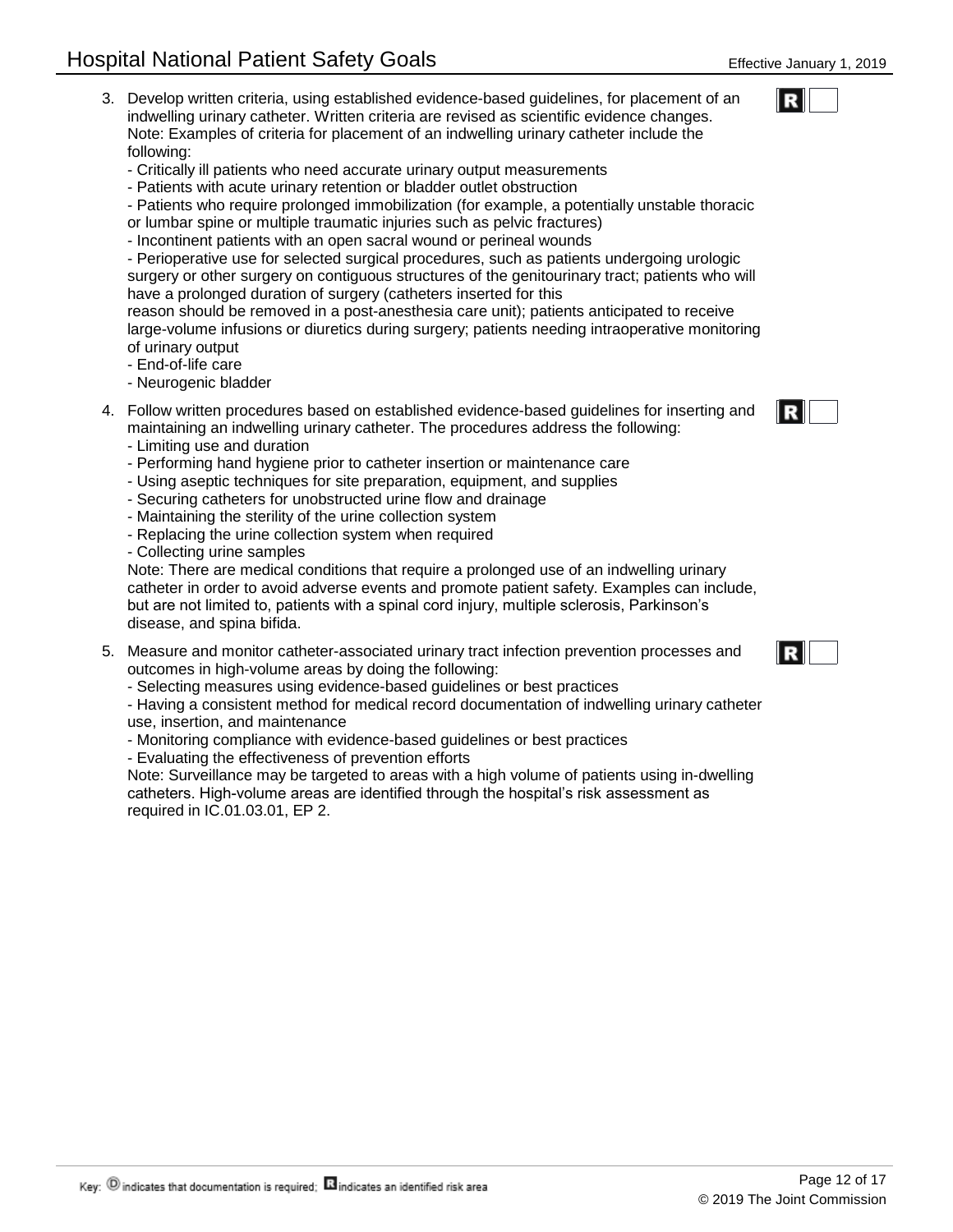The hospital identifies safety risks inherent in its patient population.

## **NPSG.15.01.01**

Identify patients at risk for suicide.

Note: This requirement applies only to psychiatric hospitals and patients being treated for emotional or behavioral disorders in general hospitals.

#### **--Rationale for NPSG.15.01.01--**

Suicide of a patient while in a staffed, round-the-clock care setting is a frequently reported type of sentinel event. Identification of individuals at risk for suicide while under the care of or following discharge from a health care organization is an important step in protecting these at-risk individuals.

#### **Elements of Performance for NPSG.15.01.01**

- Conduct a risk assessment that identifies specific patient characteristics and environmental 1. features that may increase or decrease the risk for suicide.
- 2. Address the patient's immediate safety needs and most appropriate setting for treatment.
- When a patient at risk for suicide leaves the care of the hospital, provide suicide prevention 3. information (such as a crisis hotline) to the patient and his or her family.

 $R$   $\odot$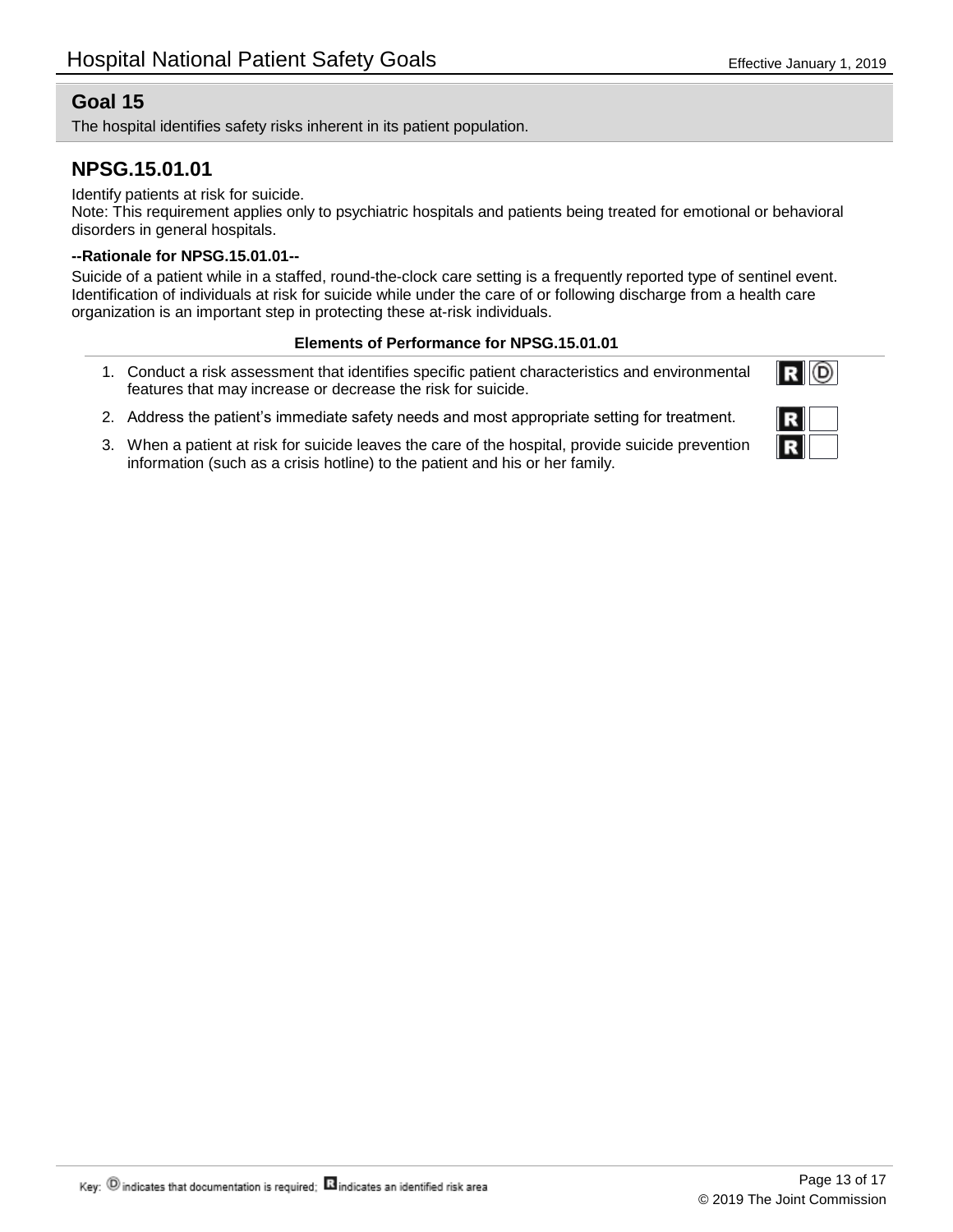## **Introduction to the Universal Protocol for Preventing Wrong Site, Wrong Procedure, and Wrong Person Surgery™**

The Universal Protocol applies to all surgical and nonsurgical invasive procedures. Evidence indicates that procedures that place the patient at the most risk include those that involve general anesthesia or deep sedation, although other procedures may also affect patient safety. Hospitals can enhance safety by correctly identifying the patient, the appropriate procedure, and the correct site of the procedure.

The Universal Protocol is based on the following principles:

- Wrong-person, wrong-site, and wrong-procedure surgery can and must be prevented.

- A robust approach using multiple, complementary strategies is necessary to achieve the goal of always conducting the correct procedure on the correct person, at the correct site.

- Active involvement and use of effective methods to improve communication among all members of the procedure team are important for success.

- To the extent possible, the patient and, as needed, the family are involved in the process.
- Consistent implementation of a standardized protocol is most effective in achieving safety.

The Universal Protocol is implemented most successfully in hospitals with a culture that promotes teamwork and where all individuals feel empowered to protect patient safety. A hospital should consider its culture when designing processes to meet the Universal Protocol. In some hospitals, it may be necessary to be more prescriptive on certain elements of the Universal Protocol or to create processes that are not specifically addressed within these requirements.

Hospitals should identify the timing and location of the preprocedure verification and site marking based on what works best for their own unique circumstances. The frequency and scope of the preprocedure verification will depend on the type and complexity of the procedure. The three components of the Universal Protocol are not necessarily presented in chronological order (although the preprocedure verification and site marking precede the final verification in the time-out). Preprocedure verification, site marking, and the time-out procedures should be as consistent as possible throughout the hospital.

Note: Site marking is not required when the individual doing the procedure is continuously with the patient from the time of the decision to do the procedure through to the performance of the procedure.

## **UP.01.01.01**

Conduct a preprocedure verification process.

#### **--Rationale for UP.01.01.01--**

Hospitals should always make sure that any procedure is what the patient needs and is performed on the right person. The frequency and scope of the verification process will depend on the type and complexity of the procedure.

The preprocedure verification is an ongoing process of information gathering and confirmation. The purpose of the preprocedure verification process is to make sure that all relevant documents and related information or equipment are:

- Available prior to the start of the procedure

- Correctly identified, labeled, and matched to the patient's identifiers

- Reviewed and are consistent with the patient's expectations and with the team's understanding of the intended patient, procedure, and site

Preprocedure verification may occur at more than one time and place before the procedure. It is up to the hospital to decide when this information is collected and by which team member, but it is best to do it when the patient can be involved. Possibilities include the following:

- When the procedure is scheduled
- At the time of preadmission testing and assessment
- At the time of admission or entry into the facility for a procedure
- Before the patient leaves the preprocedure area or enters the procedure room

Missing information or discrepancies are addressed before starting the procedure.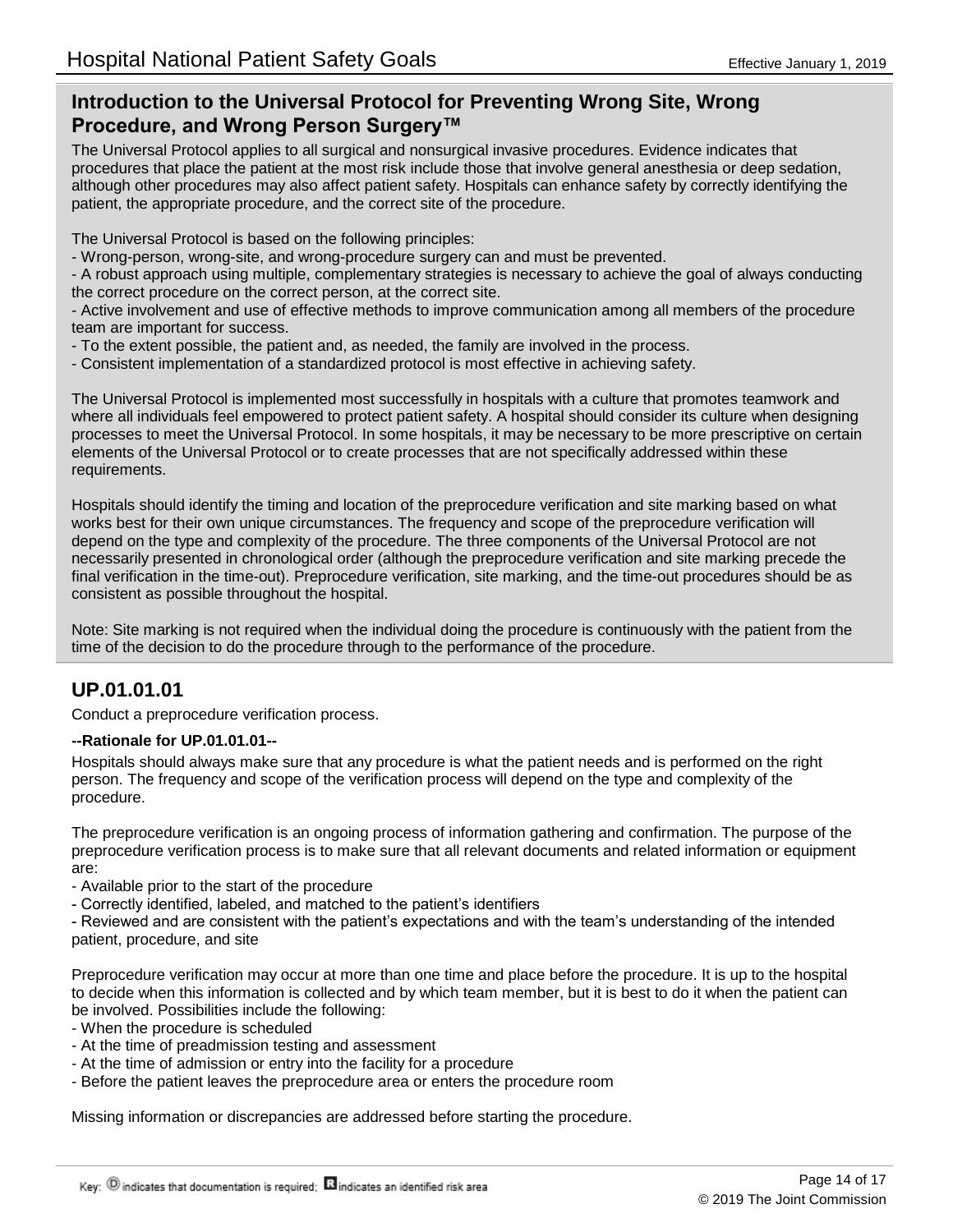#### **Elements of Performance for UP.01.01.01**

1. Implement a preprocedure process to verify the correct procedure, for the correct patient, at the correct site.

Note: The patient is involved in the verification process when possible.

2. Identify the items that must be available for the procedure and use a standardized list to verify their availability. At a minimum, these items include the following:

- Relevant documentation (for example, history and physical, signed procedure consent form, nursing assessment, and preanesthesia assessment)

- Labeled diagnostic and radiology test results (for example, radiology images and scans, or pathology and biopsy reports) that are properly displayed

- Any required blood products, implants, devices, and/or special equipment for the procedure Note: The expectation of this element of performance is that the standardized list is available and is used consistently during the preprocedure verification. It is not necessary to document that the standardized list was used for each patient.

3. Match the items that are to be available in the procedure area to the patient.

## **Introduction to UP.01.02.01**

Wrong site surgery should never happen. Yet it is an ongoing problem in health care that compromises patient safety. Marking the procedure site is one way to protect patients; patient safety is enhanced when a consistent marking process is used throughout the hospital. Site marking is done to prevent errors when there is more than one possible location for a procedure. Examples include different limbs, fingers and toes, lesions, level of the spine, and organs. In cases where bilateral structures are removed (such as tonsils or ovaries) the site does not need to be marked.

Responsibility for marking the procedure site is a hotly debated topic. One position is that since the licensed independent practitioner is accountable for the procedure, he or she should mark the site. Another position is that other individuals should be able to mark the site in the interests of work flow and efficiency.

There is no evidence that patient safety is affected by the job function of the individual who marks the site. The incidence of wrong-site surgery is low enough that it is unlikely that valid data on this subject will ever be available. Furthermore, there is no clear consensus in the field on who should mark the site. Rather than remaining silent on the subject of site marking, The Joint Commission sought a solution that supports the purpose of the site mark. The mark is a communication tool about the patient for members of the team. Therefore, the individual who knows the most about the patient should mark the site. In most cases, that will be the person performing the procedure.

Recognizing the complexities of the work processes supporting invasive procedures, The Joint Commission believes that delegation of site marking to another individual is acceptable in limited situations as long as the individual is familiar with the patient and involved in the procedure. These include:

-Individuals who are permitted through a postgraduate education program to participate in the procedure -A licensed individual who performs duties requiring collaborative or supervisory agreements with a licensed independent practitioner. These individuals include advanced practice registered nurses (APRNs) and physician assistants (PAs).

The licensed independent practitioner remains fully accountable for all aspects of the procedure even when site marking is delegated.

## **UP.01.02.01**

Mark the procedure site.

#### **Elements of Performance for UP.01.02.01**

1. Identify those procedures that require marking of the incision or insertion site. At a minimum, sites are marked when there is more than one possible location for the procedure and when performing the procedure in a different location would negatively affect quality or safety. Note: For spinal procedures, in addition to preoperative skin marking of the general spinal region, special intraoperative imaging techniques may be used for locating and marking the exact vertebral level.



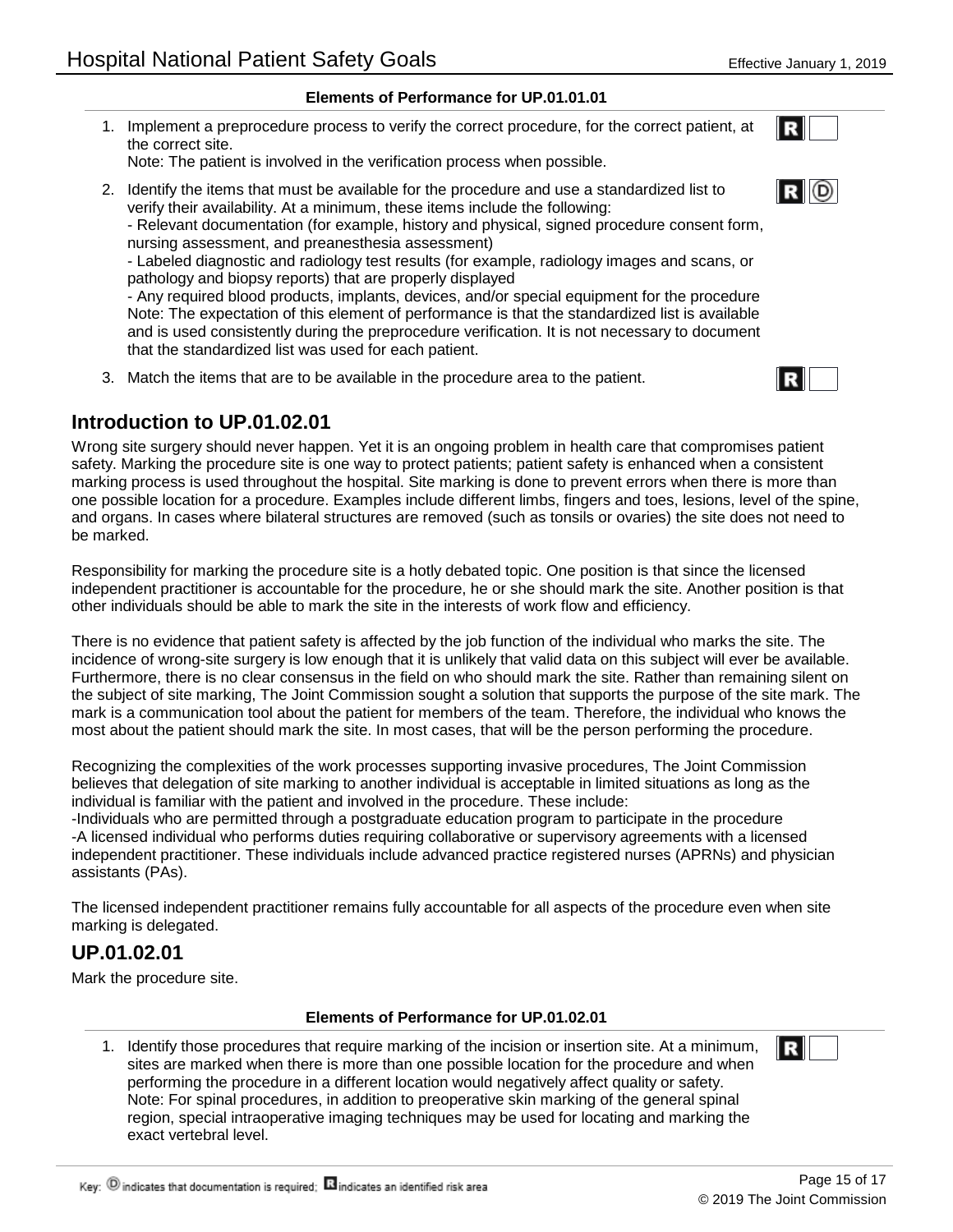- 2. Mark the procedure site before the procedure is performed and, if possible, with the patient involved.
- The procedure site is marked by a licensed independent practitioner who is ultimately 3. accountable for the procedure and will be present when the procedure is performed. In limited circumstances, the licensed independent practitioner may delegate site marking to an individual who is permitted by the organization to participate in the procedure and has the following qualifications:

- An individual in a medical postgraduate education program who is being supervised by the licensed independent practitioner performing the procedure; who is familiar with the patient; and who will be present when the procedure is performed

- A licensed individual who performs duties requiring a collaborative agreement or supervisory agreement with the licensed independent practitioner performing the procedure (that is, an advanced practice registered nurse [APRN] or physician assistant [PA]); who is familiar with the patient; and who will be present when the procedure is performed. Note: The hospital's leaders define the limited circumstances (if any) in which site marking may be delegated to an individual meeting these qualifications.

The method of marking the site and the type of mark is unambiguous and is used 4. consistently throughout the hospital.

Note: The mark is made at or near the procedure site and is sufficiently permanent to be visible after skin preparation and draping. Adhesive markers are not the sole means of marking the site.

5. A written, alternative process is in place for patients who refuse site marking or when it is technically or anatomically impossible or impractical to mark the site (for example, mucosal surfaces or perineum).

Note: Examples of other situations that involve alternative processes include:

- Minimal access procedures treating a lateralized internal organ, whether percutaneous or through a natural orifice

- Teeth

- Premature infants, for whom the mark may cause a permanent tattoo

## **UP.01.03.01**

A time-out is performed before the procedure.

#### **--Rationale for UP.01.03.01--**

The purpose of the time-out is to conduct a final assessment that the correct patient, site, and procedure are identified. This requirement focuses on those minimum features of the time-out. Some believe that it is important to conduct the time-out before anesthesia for several reasons, including involvement of the patient. A hospital may conduct the time-out before anesthesia or may add another time-out at that time. During a time-out, activities are suspended to the extent possible so that team members can focus on active confirmation of the patient, site, and procedure.

A designated member of the team initiates the time-out and it includes active communication among all relevant members of the procedure team. The procedure is not started until all questions or concerns are resolved. The timeout is most effective when it is conducted consistently across the hospital.

#### **Elements of Performance for UP.01.03.01**

- 1. Conduct a time-out immediately before starting the invasive procedure or making the incision.
- 2. The time-out has the following characteristics:
	- It is standardized, as defined by the hospital.
	- It is initiated by a designated member of the team.
	- It involves the immediate members of the procedure team, including the individual performing the procedure, the anesthesia providers, the circulating nurse, the operating room technician, and other active participants who will be participating in the procedure from the beginning.





|--|--|